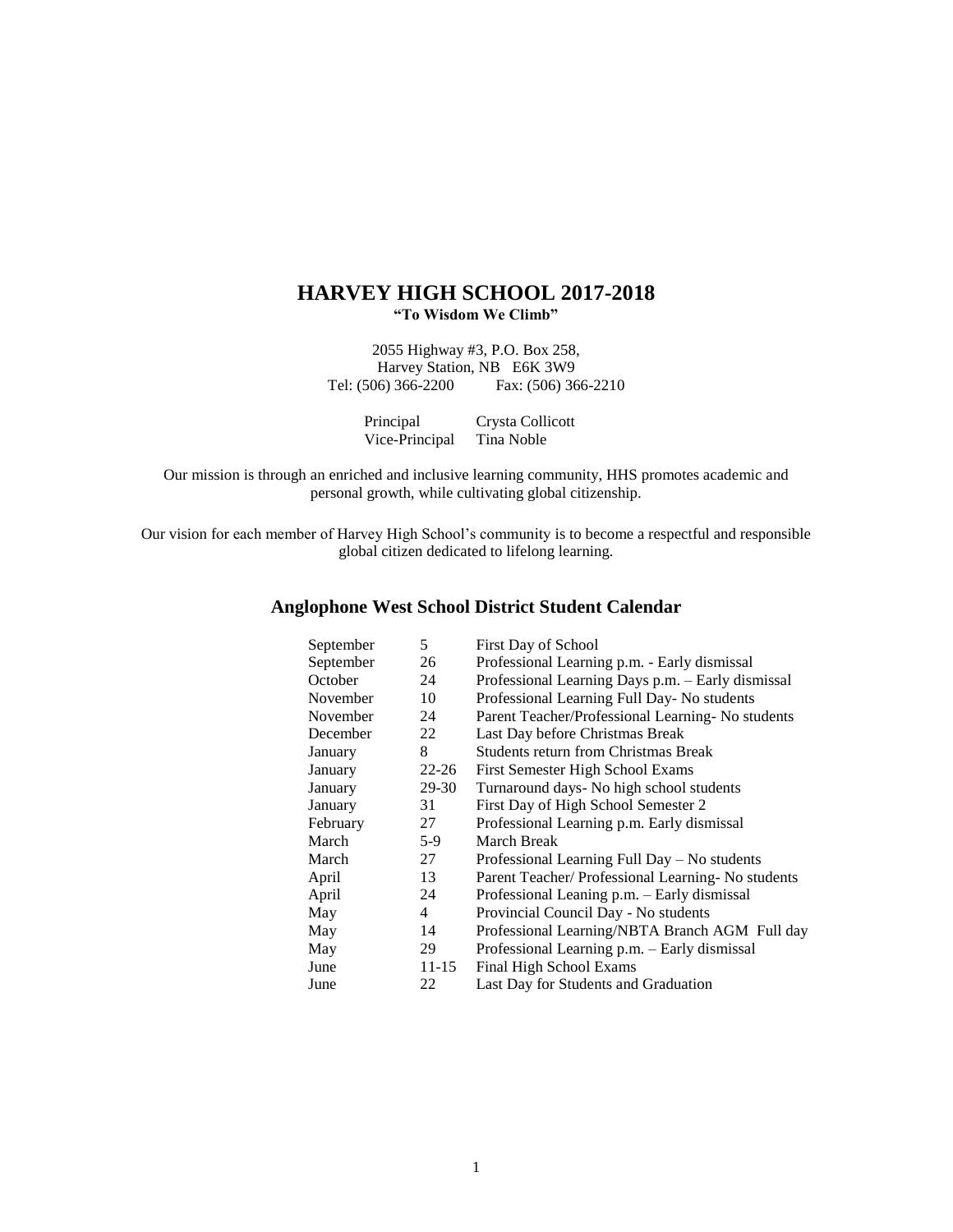# SECTION A- **CODE OF STUDENT CONDUCT**

#### **THE RIGHT TO AN EDUCATION**

Student Responsibilities:

- to share in the responsibility for the quality of educational life;
- to be cooperative and attentive in class and at student assemblies;
- to give one's best effort to complete assigned work;
- to come to class prepared with books, materials, and equipment;
- to be on time for class;
- to be in regular attendance;
- to observe school procedures when leaving for an appointment or returning from an absence;
- to respect and contribute to the positive learning environment.

# **THE RIGHT TO BE TREATED WITH RESPECT**

Student Responsibilities:

- to share in the responsibility for the well-being of the student body and school;
- to use language befitting a thoughtful, caring student by avoiding the use of profanity, vulgarisms and other unacceptable language; in particular, students are not to use language having sexual overtones;
- to respect property by taking pride in the school, cleaning up after oneself and others in the school and grounds, reporting damage to school property, keeping lockers neat and tidy, taking care of school texts and library books;
- to show maturity when moving through the halls (avoid running and roughhousing);
- to demonstrate good behaviour in travelling to and from the school;
- to represent the school favourably, with dress and behaviour in extra-curricular activities.

Staff and students at Harvey High School are encouraged to strive towards self-discipline and growth. Key words are *RESPECT* and *RESPONSIBILITY.* Everyone is responsible to behave in a manner that will give evidence of respect.

#### **SAFE SCHOOLS**

Anglophone West School District supports the provision of a safe and orderly environment within its schools. Each year schools observe Safe Schools Week in early October and practice various safety drills as outlined in the Emergency Response Plan.

If an emergency occurs, parents will be notified through local radio stations, email, and the school talk mail system.

The District prohibits the use of violence involving staff/students. Students should understand that creating a disturbance by pulling alarms, tampering with firefighting equipment (hoses, extinguishers, and sprinklers), attempting to light or lighting fires, making prank 911 calls, are serious offences and will result in immediate suspension and possible legal action.

### **FIRE DRILL AND ALARMS**

The signal to evacuate the school is a continuous ringing bell. Students must leave the building by the route indicated in the classrooms and assemble in the designated area outside. Once evacuated from the building, students must remain in designated area. Once the building has been checked, students will be able to return to their classes.

# **STUDENT THREAT ASSESSMENT**

Anglophone West School District is committed to creating and maintaining an environment in schools where students, parents and others feel safe. In order to enhance safety and security, the District has been involved in intensive threat assessment training of school administrators, guidance counselors, resource teachers and district staff.

The protocol requires trained staff to complete a "Violent Threat Risk Assessment" in all cases where students make significant threats to harm themselves or others. The purpose of the threat assessment process is to use the best knowledge, skills, and experience available to assess high-risk, threatening behaviours so that appropriate interventions can be identified to protect individuals from harm and to ensure a climate of safety in schools and community.

To keep our school communities safe, parents, students, and community members who have knowledge of a threat or high-risk behaviour are to report to this information to the principal.

### **EXPLOSIVES & WEAPONS**

Firecrackers, other types of explosive devices, and weapons are illegal and present a serious hazard to everyone's safety. Students who supply firecrackers

to other students, who explode firecrackers (or any other explosive) on school property, or who bring weapons onto school property will face immediate suspension.

**Pocket knives may not be brought to school.**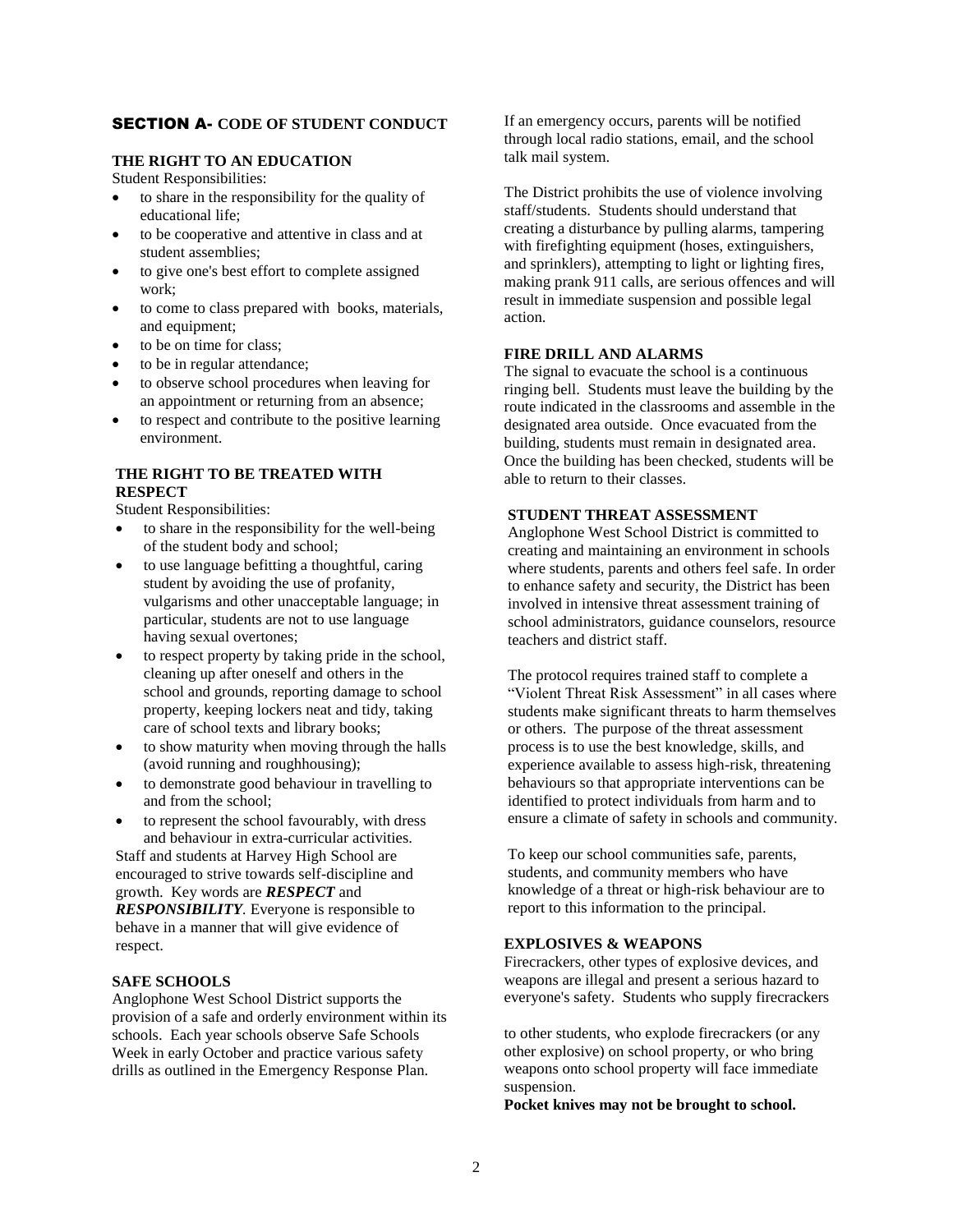### **INCLUSIVE RELATIONS**

Harvey High School does not tolerate defamation or discrimination on the basis of race, ethnicity, culture, religion, intellectual/cognitive ability, or sexual orientation.

#### **HARASSMENT & INTIMIDATION**

Harassment and/or intimidation are considered serious offences. Although each situation will be treated on an individual basis, any verbal, physical, racial, and/or sexual harassment and/or intimidation will not be tolerated. This includes the various types of bullying. Police may be notified for advice and investigation.

#### **SUBSTANCE ABUSE**

The use or possession of alcohol, narcotics, other restricted drugs and drug-related materials will not be tolerated. The purpose of this policy is to eliminate the use of alcohol and drugs from school life (including off campus school-sponsored events), and to provide assistance to students with alcohol and/or drug problems.

Violations of this policy can occur as follows:

- 1. Use of tobacco, e-cigarettes, or vaporisers by any student on school property;
- 2. Suspicion of use, use or possession of alcohol or illegal drugs or drug paraphernalia at school or during school-sponsored activities on and off property;
- 3. Being under the influence of alcohol or drugs at school or at school activities;
- 4. Distribution and/or selling of tobacco, ecigarettes, vaporisers, alcohol and/or drugs or drug paraphernalia to students at any time.

Infractions will be dealt with as a discipline issue. Use or possession of illegal drugs, drug paraphernalia, or alcohol will result in immediate suspension. The use or possession of drugs or alcohol at extra-curricular events, including DANCES*,* will result in out-of-school suspension and a suspension of extra-curricular privileges. Use or possession of drugs or alcohol on school-sponsored trips is considered more serious due to the requirements placed on teachers or other supervisors. The responsibility placed on supervisors to keep our students safe means we have high behavioural expectations of those students chosen to participate in these events or trips.

#### **SMOKING POLICY**

All facilities, property and vehicles at Harvey High are designated smoke-free. Grade 11 and 12 students who leave the property at noon and decide to smoke

off-property **may not do so within sight** of the school. Any student who is part of a group of smokers who are in violation of this policy will be considered to be in violation as well.

### **CLOSED CAMPUS POLICY**

Harvey High has a closed campus for students in grades 6-10. This policy applies from arrival until departure after school. The exception: Grade 10 students may leave one time every two weeks with written permission from a parent or guardian for each occasion. Permission will not be granted to Grade 10 students wishing to leave on a daily basis. Should behavioural incidents occur, students in grades 10, 11 and 12 may have the privilege of leaving school property revoked for a defined period of time.

#### **SCHOOL DRESS CODE**

Students are expected to present themselves in neat and appropriate dress. This means that students' tops should cover up to mid-chest (up to arm pits) and mid-back, and must cover torso.

- 1. Tank tops with spaghetti straps or without 2 straps are not allowed.
- 2. Shorts must cover upper thigh and skirts must reach mid-thigh sitting or standing.
- 3. Layered clothing must meet the dress code (shorts under skirts, etc.).
- 4. No undergarments may be visible.
- 5. Clothing underneath sheer clothing must meet dress code.
- 6. Revealing clothing, clothing with inappropriate designs/language (especially sexual innuendo), and clothing which advertises/promotes cigarettes, alcohol, and/or drugs is not permitted.
- 7. Heavy outdoor clothing is not to be worn in classrooms (winter coats, ski pants, etc.). However, light outdoor jackets such as denim jackets, track jackets, are permitted.
- 8. Any type of hat or hood is not permitted to be worn in the building, unless in the shop (bottom of the ramp).

When in violation of dress code, students may be asked to change or cover up the clothing in question. Students may appropriately ask for clarification, and teachers may refer to dress code by violation number.

#### **SCENT REDUCTION POLICY**

Many students and staff have severe, and in some cases, LIFE THREATENEING allergies to scented products. HHS enforces *Health and Safety Policy*, #18-758. Individuals are **NOT TO WEAR SCENTED PRODUCTS TO SCHOOL, nor are** they to bring scented products to the school.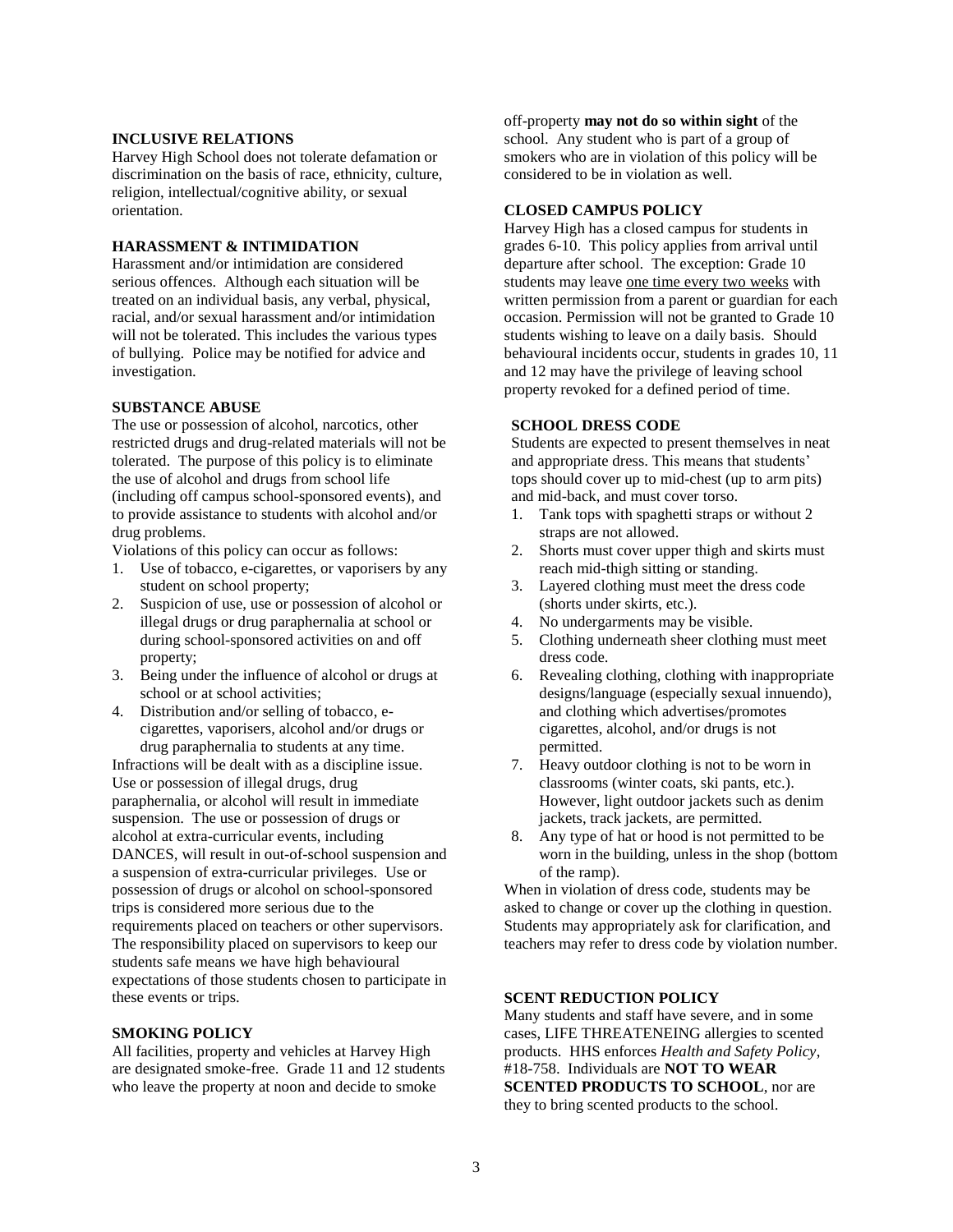#### **STUDENT VEHICLE OPERATION**

On the Harvey High School property, there is a designated student parking area. It is located to the right of the school (side closest to village). Overflow parking is at the back of the parking lot. Students must back into parking spaces.

School officials are given responsibility to oversee the behaviour of students from the time they leave for school until they arrive home at the end of the school day.

Students may drive licensed road vehicles to school as long as certain conditions are met:

- 1. The student follows school rules related to being on time.
- 2. Student drivers respect motor vehicle laws.
- 3. The student drives in a safe, cautious manner on school property.
- 4. The student registers his/her vehicle at the school office.
- 5. Student vehicles are not being used to store illegal substances on school property.
- 6. Student(s) are not hanging out in the vehicle on school property.
- 7. No students in grades 6-10 are transported at noon unless approval is given by the school administration.

If one or more of these conditions is not met, the administration may suspend the privilege of bringing the student/family vehicle to school for a period of time. For serious infractions, the RCMP shall be notified.

- 1. During the period of suspension, the student may not use a student/family vehicle for transportation to school to school property.
- 2. This ban on vehicle use would include attendance at after hour extra-curricular school events, such as dances, games and practices.
- 3. For the purpose of clarification, the student may return to the school property after hours to pick up a sibling or to visit the Community Library.
- 4. In the event of an appointment scheduled during the day which may necessitate vehicle use, the student or parent should clear this with the administrators in advance.
- 5. In addition, if circumstances warrant, an incident may be reported to the RCMP.

If the given ban on vehicle use is not respected, further disciplinary action would be taken.

## **ALL TERRAIN VEHICLES, SNOWMOBILES**

Students are not allowed to bring these vehicles on to school property. Permission to work on these vehicles in the school automotive shop may be granted on an individual basis.

### **P.D.A. POLICY (Public Display of Affection)**

This policy addresses public displays of affection among students. In a public institution, reasonable limits will protect the right of other individuals to feel comfortable in the presence of couples. Students may not interact in ways that would be unacceptable in other public institutions, such as places of work, worship, or business. There are consequences for such behaviour, from an initial warning to eventual suspension

#### **PERSONAL ELECTRONIC DEVICE POLICY:**

- 1. Personal electronic device are permitted during transition, breaks and noon.
- 2. Personal electronic device use is not permitted in class unless teacher permission granted.
- 3. Playing games on personal electronic device during class time is not permitted.
- 4. Researching using personal electronic device is not permitted.
- 5. Personal electronic device used as musical device must have pre-made playlist. Device to be on desk while in use.
- 6. Headphone education to be shared regarding sharing of equipment.
- 7. Headphones are permitted in hallways. Both headphones to be removed when communicating with adults.
- 8. Headphone volume must be low enough to hear PA announcements or talking.
- 9. Photos, audio recording and videos are prohibited.
- 10. Personal computers are not to be permitted.

### **COMPUTER USE POLICY**

#### **Personal laptops are not permitted at school.**

Each September, students are asked to sign off on Policy 311, the *Computer Use Policy*. This policy provides guidelines about acceptable use of computers at school. If a student violates this policy, the student will lose the privilege of using school computers for a period of time – possibly leading to loss of academic credit.

Personal computers may not be brought to school. This is Education and Early Childhood Development policy.

# **SCHOOL DANCES**

Approximately eight school dances are held during the school year. School staff, parents and community volunteers supervise dances under the following regulations:

1. Students absent from school on dance day will not be admitted to the dance. Appointments are an exception.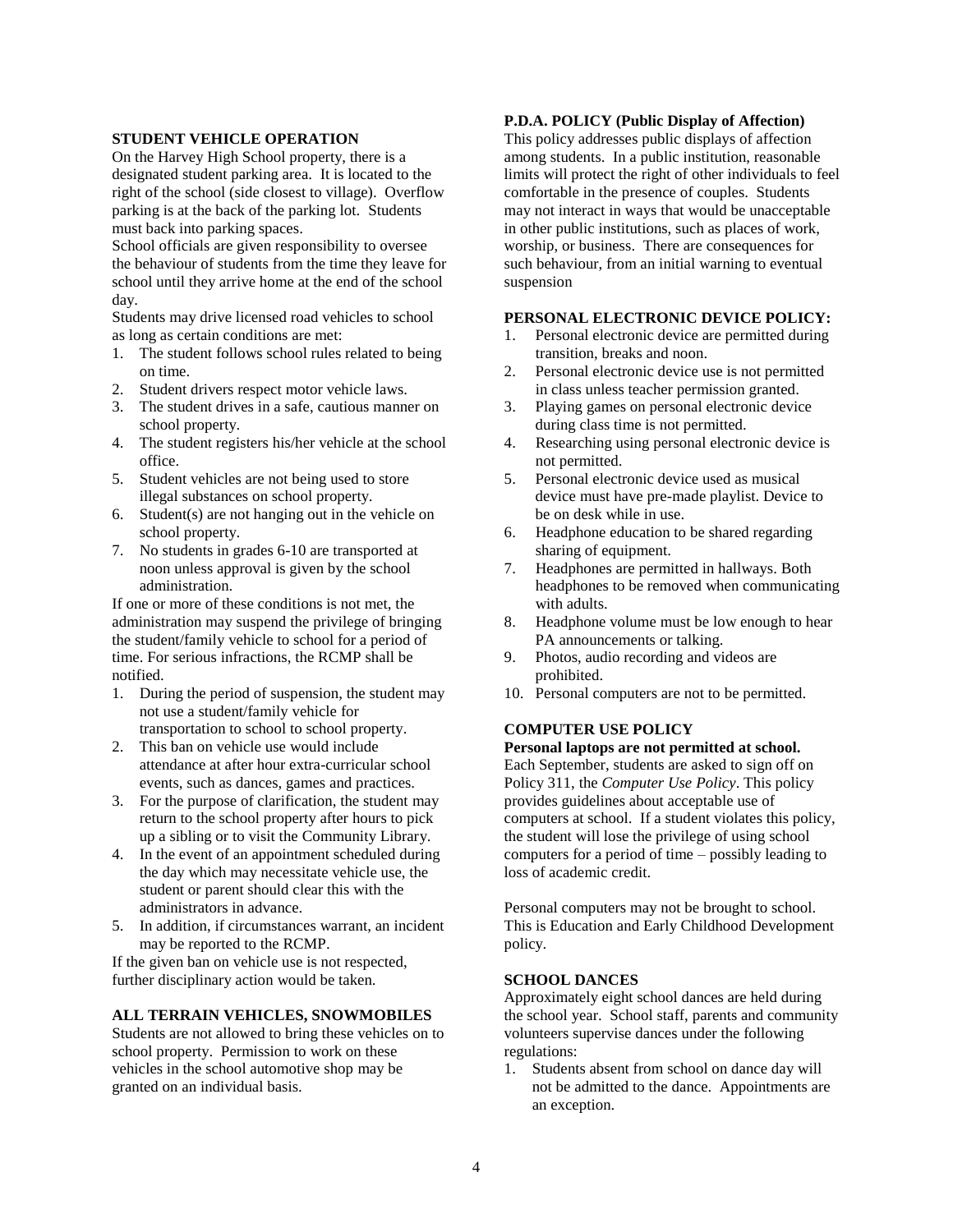- 2. Students, who are suspended from school during the time a dance is held, will NOT be permitted to attend that dance.
- 3. Students may not attend dances when disciplinary consequences are outstanding.
- 4. Dances are open to students of HHS and McAdam High School and their escorts.
- 5. Escorts who do not attend either school must be 18 years of age or under and must be signed in at the door. Students may sign in only ONE escort per dance and will be held responsible for the escort's behaviour. Students nineteen years of age must seek pre-approval of administration to attend.
- 6. Once students have entered, they may NOT leave and re-enter the dance. There will be NO admission after an announced time.
- 7. Students who choose to attend dances will be subject to alcohol-testing if they are suspected of having consumed alcohol.
- 8. Students or escorts who are believed to have consumed alcohol, or any other prohibited substance, will not be allowed into the dance. If admitted, they will be removed from the dance without refund. Parents and/or RCMP will be notified of the incident and be required to pick up the student. Students will be suspended from extra-curricular activities for a period of time, their parents will be informed of the incident and an **out-of-school suspension of at least five days will be assigned.**
- 9. Unruly behaviour will result in a suspension from future dances along with appropriate disciplinary action. Behaviour expectations at extra-curricular activities are like expectations during the regular school day.
- 10. Coats must be checked before entering the gymnasium. A coat check will be established in an appropriate location for each dance.

### **RESPECT FOR SCHOOL PROPERTY**

Students are expected to treat equipment, materials and school property with respect. Students who intentionally damage school property will pay for the cost of repair or replacement, and face possible suspension and legal action.

#### **VISITORS**

Students are required to obtain permission from the school administration before inviting friends to the school. All persons not enrolled, working, or affiliated with the school must register at the Administration Office for identification purposes.

### **FAILURE TO MAINTAIN CODE OF CONDUCT**

The failure of a student to maintain the code of conduct will result in a progressive discipline procedure being implemented by the school staff. This may involve direct intervention by the teacher (warning, short timeout, noon hour or after school reporting, teacher-student meeting, contact with parent or guardian) or referral to the school administration.

# **AFTER SCHOOL DETENTION**

After School Detention (ASD) is a one-hour supervised study hall after school, Monday to Thursday. Any teacher or the Administration may assign a student to ASD. Parents/guardians will be notified. Lack of cooperation with ASD may result in a suspension from school with ASD served upon return.

### **SUSPENSIONS**

Administrators may issue suspensions of varying lengths for inappropriate behaviour. Regardless of a student's previous history, severe misconduct will result in an immediate out-of-school suspension. HHS has instituted a **Discipline Continuum** to track discipline consequences given and to ensure that progressively greater consequences are given if adverse behaviours are not changing. During suspensions no extra-curricular activity is permitted. During this time, the student is **not** allowed on school property without special permission. In the event of a school holiday or weather day, suspension will be served on the next school day.

#### **STUDENTS IN LEADERSHIP POSITIONS**

There are a number of student leadership positions. This includes elected and appointed positions of trust or positions for which one may be selected. Examples of these leadership positions include: SRC executive positions, Grad Class executive positions, Yearbook or Safe Grad executive positions, mentors working with younger students, student coaches, and students selected for specials programs. We value highly the work done by these students and are proud of the contribution made by these outstanding student leaders. With these positions of leadership and privilege, however, comes responsibility. These students are role models and representatives of our school and community. For serious behavioural infractions, in addition to assigned consequences, a loss of that leadership position for the remainder of the year would result. If the serious infraction happens late in one year, this penalty may carry over into the following school year.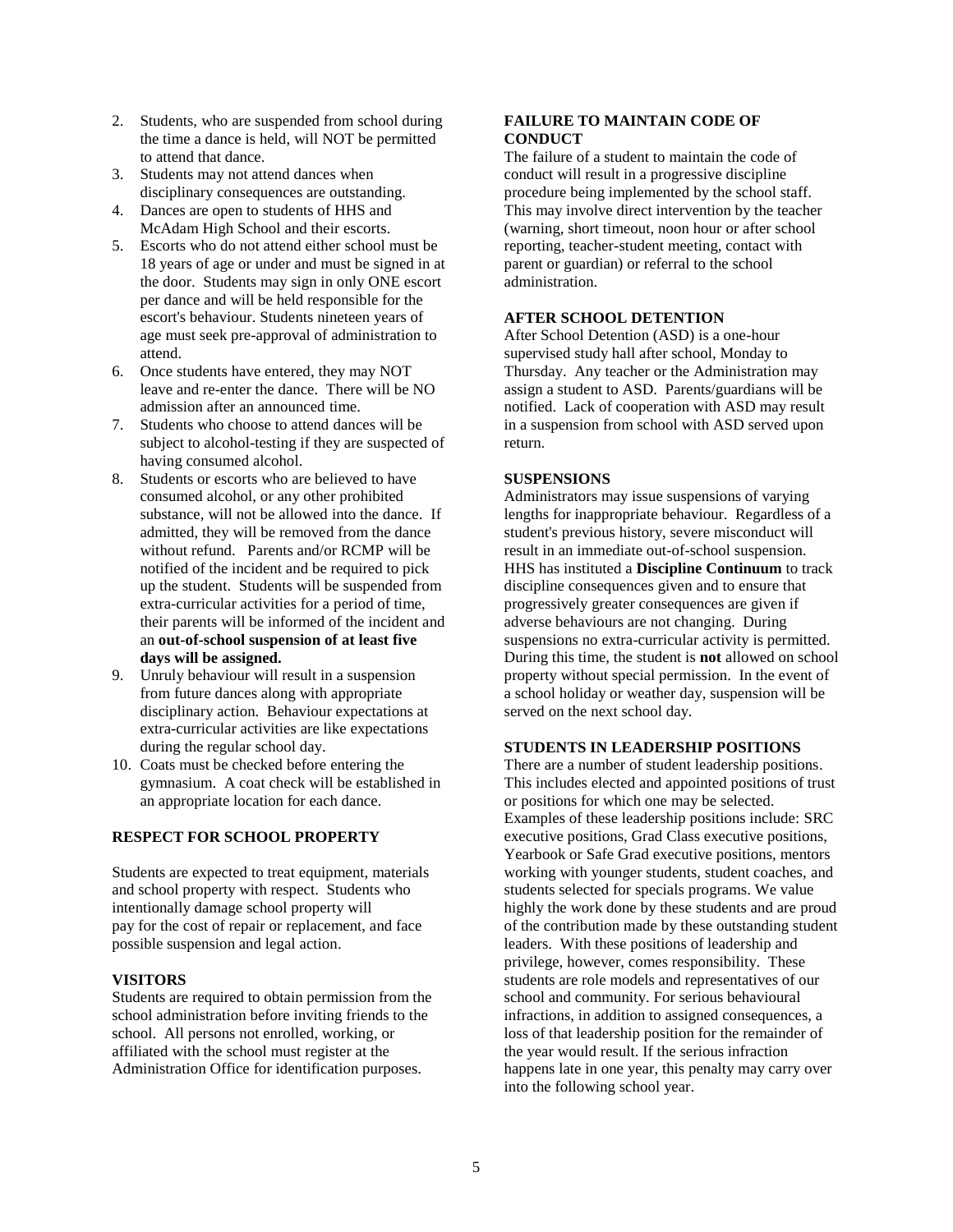### SECTION B- **ATTENDANCE AND EVALUATION**

### **ATTENDANCE POLICY**

### **(An updated Attendance Policy will be finalized in Spetember 2017)**

Preamble: It is important for all students to attend school regularly so that maximum benefit can be received from the education provided. The Education Act of the province requires that students attend regularly, except in case of illness or other unavoidable cause. The Act gives to parents the responsibility for ensuring that their children attend regularly. There is a need to increase the level of responsibility for attendance accepted by each student – particularly by high school students. This policy is intended to address absences, lates, and sign-outs. The school must be made aware of any circumstances affecting the attendance of any student.

**Absences** - Parents are encouraged to notify the school before 8:15 am when students are going to be absent. If this is not done, students will be expected to present a dated excuse, signed by a parent/guardian, to their homeroom teachers on the day they return to school.

**Lates** - When students arrive at the school **after** middle school homeroom period or after the beginning of high school period one, they must signin at the office. Students arriving late three or more times per month will be issued an ASD.

**Sign-outs –** All students who leave the school property before dismissal must sign out at the Administration Office by having their parent visit the office. If the parent is not present, students must present a note, signed and dated by a parent or guardian. If a student has forgotten the note, then contact must be made with a parent/guardian in the presence of a staff member before any sign out will be approved. Parents may phone the school to authorize their child's signing out. Students must obtain permission from Principal, Vice-Principal, Guidance, or Homeroom teacher to sign-out for unforeseen circumstances. Students who sign themselves out will be considered absent without permission and will be subject to consequences. High school students in grades 11 or 12 may leave the property during the lunch period without signing out. Students in grades 6-10 have a closed campus.

**Extended absences**- Any extended absences planned by the family should be discussed in advance with the school administration. When planning family vacations during school days, students are responsible to complete any work missed during that absence. A homework buddy should be arranged to facilitate the collection of missed work and notes.

Teachers will not be asked to provide packages of work for students. The school must be made aware of any circumstances affecting the attendance of any student.

**Extra-curricular participation**- Students who are absent from school are not eligible to participate in extra-curricular events or activities on that day. Exceptions would be made for medical appointments. For those signing in after noon, permission to participate must be sought from administration.

### **MISSED TESTS AND EXAMINATIONS**

.

- 1. Students who are absent and miss a previously announced test will write the test on the day they return. Exceptions must be approved by the teacher.
- 2. Students who are absent for exams, without the permission of administration, will be assigned the mark of zero.

3. Students should arrange a buddy system to have notes and assignments forwarded to them while absent. Students will be responsible for work completed while they were absent. Teachers and administrators will arrange tutoring during extended medical absences.

#### **LATE ASSIGNMENT POLICY GRADES 9-12**

Students are responsible for completing assigned work at an acceptable standard (outcomes met) in the time allotted by subject teachers. Assignments are due at the beginning of the subject's class on the deadline day. Students failing to complete assignments by the subject teacher's communicated deadline are subject to the following consequences:

- **1.** 1 day late: once graded, the assignment will be valued at 90% (multiplied by 0.90) of the original mark.
- **2.** After first parent contact: once graded the assignment will be valued at 80% (multiplied by 0.80) of the original mark. Upon contact, parent will be notified of the late assignment. Parent will also be informed that a mark of zero will be issued for an assignment not submitted by the communicated deadline. An extension of no greater than two days shall be given from the time of parent notification.
- 3. Second parent contact shall be made if the assignment was not received by communicated deadline. Assignments will not be accepted once the communicated deadline has passed. Parent will be notified that a mark of zero was issued and a current course mark will be communicated.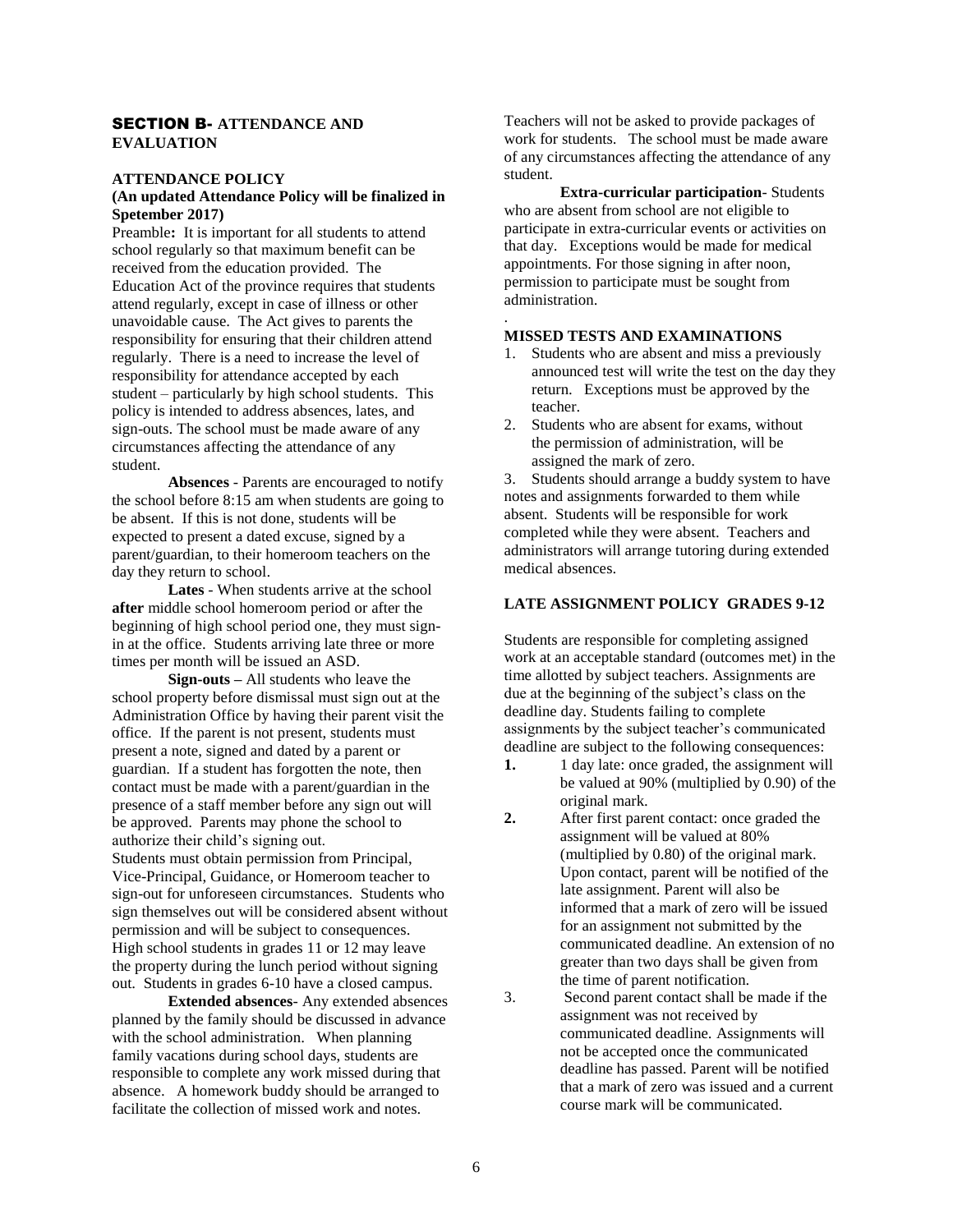#### **EVALUATION POLICY GRADES 6, 7, & 8**

60% of outcomes within subject strand(s) must be at a minimum of 3. This standard must be achieved in Language Arts, Math, 2 core subjects (Science, Social Studies, PIF/FILA), as well as, 3 of the remaining subjects (Art, Health, Music, Physical Education, Technology).

#### **EVALUATION POLICY GRADES 9-10**

The pass mark is 60% in each course. Mid-term reports will be issued mid-way through each semester (November and April). The minimum number of 10 assessments per semester should be given. Exams may represent up to 20% of the student's marks. Students must write the exams associated with their courses or forfeit these marks unless Administration is notified in advance and an appropriate medical certificate is provided. Grade 9 students must pass Mathematics and Language Arts and fail not more than 2 subjects in order to be promoted to grade 10. Grade 10 students will be promoted on a course by course basis. For example, if Math 10 is failed, it must be re-taken the next time the course is offered. Courses may be retaken in Summer School.

#### **EVALUATION POLICY GRADES 11-12**

The pass mark for all courses is 60%. Mid-term reports will be issued mid-way through each semester (November and April). The minimum number of 10 assessments per semester should be given. Exams may represent up to 30% of the student's marks. Students must write the exams associated with their courses or forfeit these marks unless Administration is notified in advance and an appropriate medical certificate is provided.

#### **ACADEMIC EXCELLENCE**

Each year students who demonstrate academic excellence are recognized for that effort. In middle level, academic excellence is given if a student has earned a rating of 3+- 4+ on 21/29 strands and a rating of 3 on the remaining 8/29. Middle level students receive a certificate each year. For academic excellence throughout grades 6-8 a 4" Gold on Gold 'H' is awarded in grade 8. In high school, academic excellence is an 85% average. Each year a certificate is given. In grade 12, a 6" Gold on Gold letter 'H' signifies academic excellence throughout high school.

# SECTION C- **STUDENT SERVICES**

**GUIDANCE SERVICES** - Mrs. Joelle Gillespie Counseling services are provided to assist students with their personal, academic, and career development needs. Students are encouraged to

make use of these services by requesting appointments. Services available are: academic planning, career exploration, responsive personal counseling, referrals to social agencies, and postsecondary education information

### **RESOURCE PROGRAM – Mrs. Cynthia Drummond and Ms. Julia Parra**

The Resource Program functions as a support to the regular classroom. The Resource team includes the classroom teacher, the Resource teacher, and educational assistants who together design a program to meet the learning needs of individual students. This is accomplished by adapting a variety of learning materials and strategies designed to enhance the learning process.

#### **TRANSPORTATION**

The Anglophone West School District Transportation Office schedules all bus routes and stops. Concerns regarding routes and/or stops should be directed to the Transportation Office at 453-5454. All students are required to use the school bus serving their area. Requests for transportation on buses other than that serving their area will **not** be approved, except in emergency circumstances. Bus drivers are authorized to make regularly scheduled stops only. Students are expected to behave in an orderly manner at all times while on a school bus. They are to be seated when riding the bus and must follow the driver's instructions. Individuals who misbehave on school buses will have their transportation privileges suspended.

### **LOCKERS**

Each student will be provided with one locker in the school and one combination lock. There is a \$5.00 replacement fee for lost locks. These lockers remain the responsibility and property of the school and are subject to inspection/search at any time to ensure a safe and secure learning environment. Students are cautioned not to share their combination with others and should ensure their lock is secure before leaving the locker. The school is not responsible for theft of personal belongings from lockers. Students should inform the Administration of any damage that occurs. Students found misusing or damaging their locker privilege will have it revoked for an indefinite period of time. Damage costs are the responsibility of the student.

### **TEXTBOOKS**

Students will be loaned a number of books in all subject areas. It is the student's responsibility to look after these texts. If textbooks are lost or damaged, an